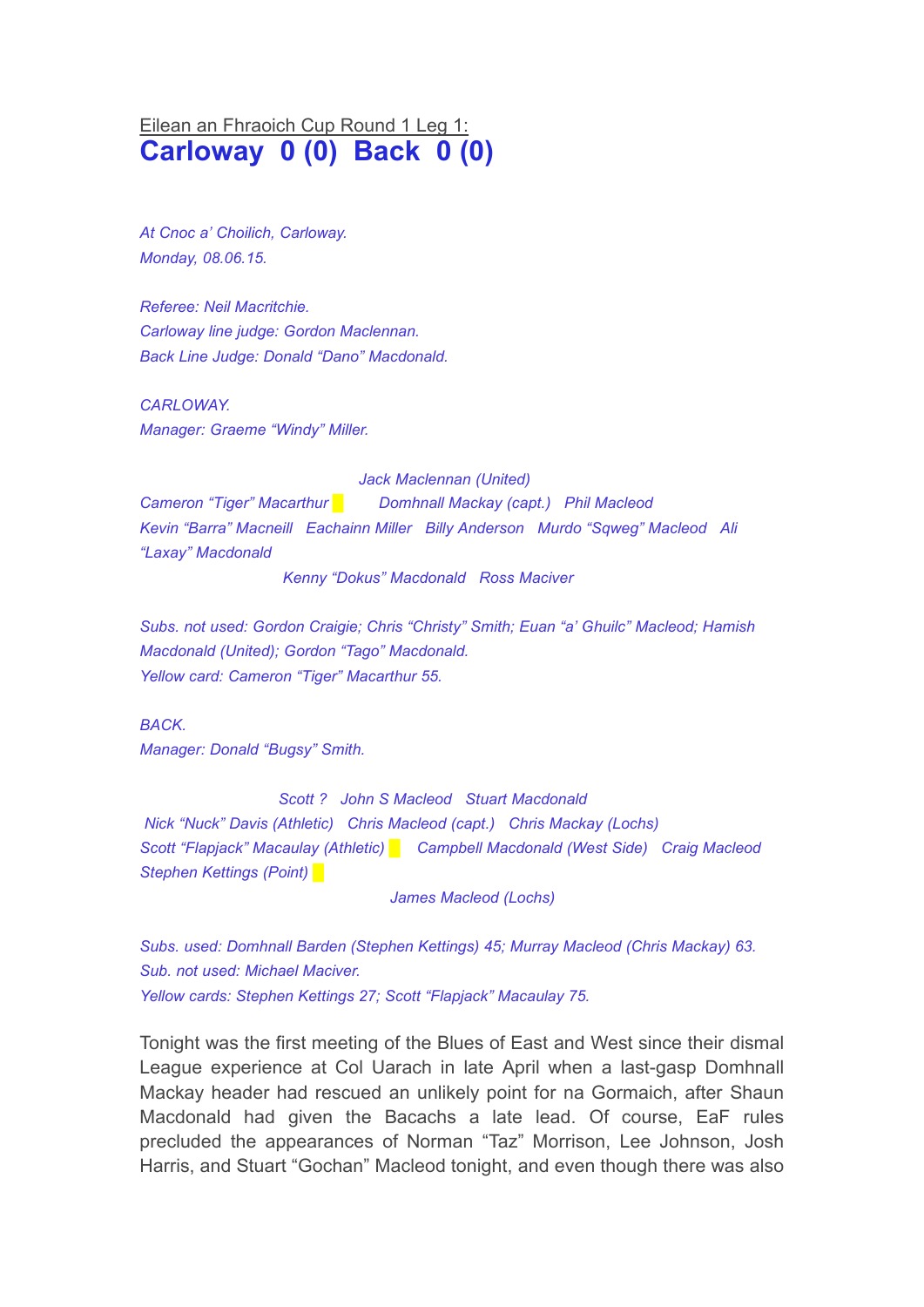no sign of Jack Buchanan, Mark Macleod, Andrew Macleod, or Joe Armstrong, a formidable line-up still featured.

The best young keeper on the islands, Jack Maclennan of United, made his annual appearance in goal, with Gordon Craigie dropping to the bench; fortunately Phil Macleod was available at left-back; and in the bull-pen, there was a welcome return for old favourite, Gordon "Tago" Macdonald; and Hamish Macdonald of United, alongside Chris "Christy" Smith and Euan "a'Ghuilc" Macleod. Regrettably, another regular guest, Gordon Maclennan (United), was out for the season through injury.

There were significant changes to the line-up, compared to the equivalent tie last June, which had included Donald "D.I." Maclennan, Stuart "Bubble" Macdonald (Athletic), and Calum "Dola" Morrison (Ness), with Maclennan replacing "Dokus" at half-time, when a Jason Macleod penalty in the 65th minute had given a resurgent Back hope, before two late counters from Gordon "Tago" and a Coinnneach Smith own goal delivered a 4-1 first leg victory. Back did pull back two goals in the return a week later, but yet again two late goals, this time from Buchanan and "Dokus", ensured progress for the Blues to a semi-final in which they demolished Ness (4-2; 7-4), before suffering eventual heartbreak, 1-2, to regular EaF winners, West Side, at Col Uarach.

Back were largely unrecognizable from the side Carloway met on 24th April this season, and had all the appearance of a Lewis and Harris Select. The guest-list was impressive: Athletic pair, Scott "Flapjack" Macaulay and Nic "Nuck" Davis, appeared, at left wing-back and central midfield respectively; James Macleod and Chris Mackay (Lochs) at goalkeeper and right midfield; Stephen Kettings (Point) at right back/half; and Campbell Macdonald of Westside in central defence. There was no sign of defensive bulwark, Ali "Tolsta" Maciver, though midfield *animateur*, Chris Macleod, was there to lead their campaign, and, unfortunately, perennial pain-in-the-tonsils, Murray Macleod, whom all at Cnoc a' Choilich thought safely retired, graced their bench.

The fact that this was no longer considered a "*Clash of the Titans*" (the sides lying 5th and 6th in an 8-club League, with three wins between them) was reflected in an initially meagre attendance, despite it being an attractive sunny evening though with the obligatory cold sou'westerly chilling the valley.

The patchwork quilt nature of the Bacach squad led to an initial uncertainty of roles in the Bacach ranks and granted an early initiative to a Carloway side, more familiar with each other's play. However, greater possession and territorial control did not lead to an increase in chances, which were to be few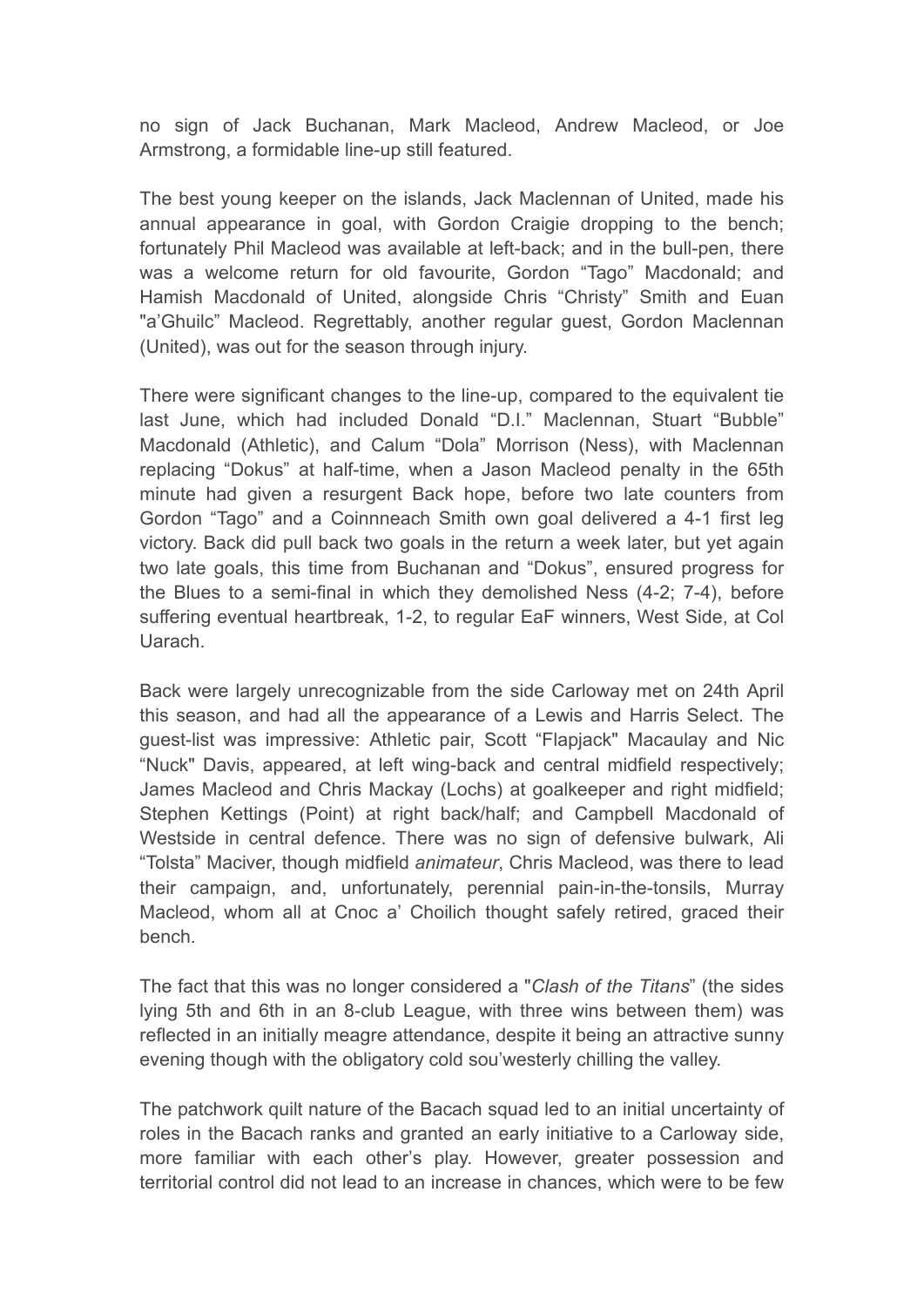and far between, at each end of Cnoc a' Choiilich.

It was 12 minutes before the first "*moment*" materialised, when a "Laxay" surge on the left took him to midway within the Back half, on the left, from where he sent in an inviting cross but Maciver got under it, around the penalty spot, and Macleod had no trouble holding his looping attempt under his bar. Two minutes later a "Sqweg" free-kick from the left corner of the Bacach box was sent deep to the far post where two colliding Back defenders clumsily headed/bundled the ball off the line but across their goal, only for Anderson to meet it in the centre, 6 metres out, but the startled midfielder could only lunge instinctively at the ball, and somehow flicked it over the bar. It was to be the best chance of the entire game. Two minutes later an Anderson free-kick, midway within the opposition half, led to an assembled head-scramble in front of Macleod but was deflected onwards to the left.

Two iron back-lines continued to force the play high and into midfield, so that it was the half-hour before another "*real*" opportunity was created, when "Tiger" won a grinding tackle on the edge of his own box, and sped forward into the centre of the Back half, before finding Anderson diagonally, breaking down the right. He rode a tackle to reach 16 metres from the bye-line, before sending in a square low cross which beat the arriving "Tiger" and found Maciver by the far post. He leant back to struggle to control, and then whipped round to send in a nasty low shot to Macleod's right, but the young star dropped rapidly to his right to hold well on the line. Two minutes later a speculative right-footer from Chris Macleod, endlessly industrious as he tried, along with Mackay and "Nuck" to energize a faltering machine, cleared Craigie's bar by a couple of metres from 22 metres on the right.

In 39 minutes "Laxay" embarked on a trademark run down the left, stumbling through three tackles, before being blocked for a corner by "Flapjack", inside the left of the Bacach box. A perfect "Sqweg" corner led to a "Dokus" header, from 12 metres out in the centre, being saved brilliantly by Macleod, low to his left, the loose ball then being booted off the line and away by Chris Macleod. A minute later "Dokus" was once more inches away from opening the scoring when Anderson, winning the ball within his own half on the left, sent a high flighted de Boer forward for "Dokus" to speed on to on his left and just beat Macdonald and the charging goalkeeper on the edge of the box. However, his neat one-touch right-foot flick carried the ball onwards past the defence, but then trickled onwards a foot outside Macleod's left-hand post. A minute later Chris Macleod tried his luck once more when a headed clearance from Mackay was met by him 24 metres out in the centre but again his attempt cleared the bar, this time by 3-4 metres.

The half closed when Kettings supplied Maconald on the right, and he cut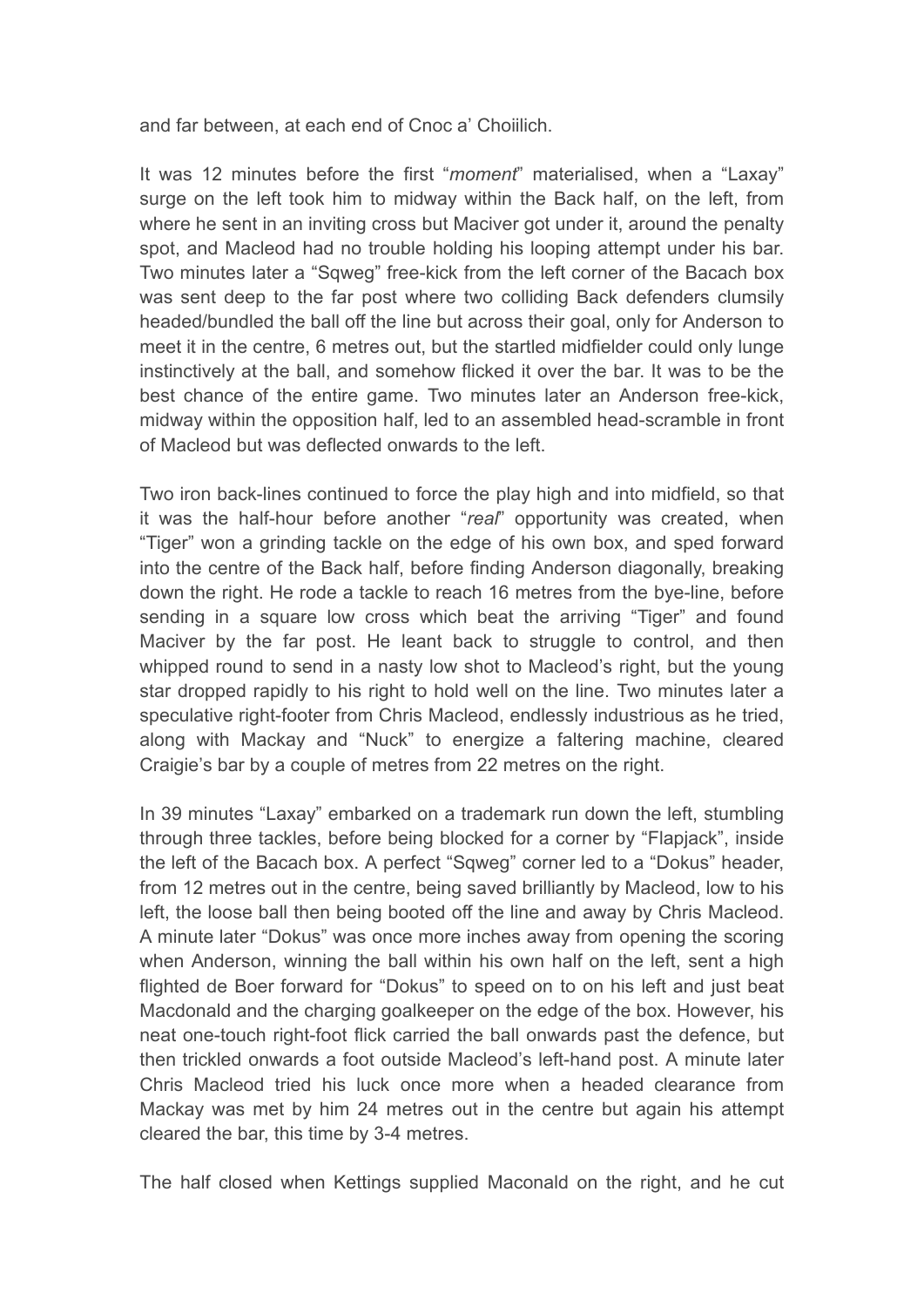square inwards along the line of the box past two defenders but sent his low left-foot drive a metre past Craigie's left-hand post.

## **Half-time: Carloway 0 Back 0.**

It had not been the most exciting of spectacles for those attending, with relative few goalmouth incidents and even fewer "*near-things*", though James Macleod had acquitted himself admirably when activated. Jack Maclennan could have remained in the dressing-room doing his homework. Neither forward-line had featured greatly or been allowed to; a flooded, well-matched midfield and two resilient defences mainly explained that.

The game had stalemate written all over it, even at this early stage. There was to be little change in the next half, which opened with initial Bacach pressure down their left, which led in turn to two quick Macaulay corners, the first being headed out once more; the second leading to an untidy scramble in the Carloway area, before being hefted away by "Tiger". In 50 minutes Macleod demonstrated that the trigger hairs had almost been calibrated in the interval by sending a right-foot daisy-cutter from the left just past Maclennan's right-hand post from 22 metres.

In 58 minutes a Chris Mackay free-kick, midway within the Carloway half in the centre, was played square to Macleod but he lifted his attempt a couple of metres over the Carloway bar. A minute later a no. 7 (Scott?) corner on the Blues' left was met on the centre spot by both Macdonald and John S Macleod, but Maclennan grasped the ball confidently, high to his right.

Finally, on the hour, na Gormaich appeared to get their second wind and "Laxay" once more embarked on a characteristic run down the left, tricking his way through four defenders and into the box, but unfortunately the last tackle saw the ball rebound off his shin 2-3 metres in front of him and Macleod was out like a shot to drop on the loose ball. In 67 minutes an Anderson run on the right and cross led to an amazing melée in the Back box, with Maciver, "Laxay", and "Dokus" all having shots blocked before the ball spun outwards and away, before being chipped back in by "Sgweg" to "Dokus", 16 metres out in front of goal. He instinctively headed it back inwards across Macleod, but the keeper, though slightly deceived by the passing ball, still managed to claw it away magnificently to his right.

As Carloway gradually ran out of ideas, Back suddenly began to force the pace in the final twenty minutes, creating a range of so-so chances. In 70 minutes a no. 7 (Scott?) free-kick on the right edge of the Carloway box was driven in hard and was met by the head of Macdonald in front of goal,16 metres out, but the pace of the arriving ball made his header too difficult to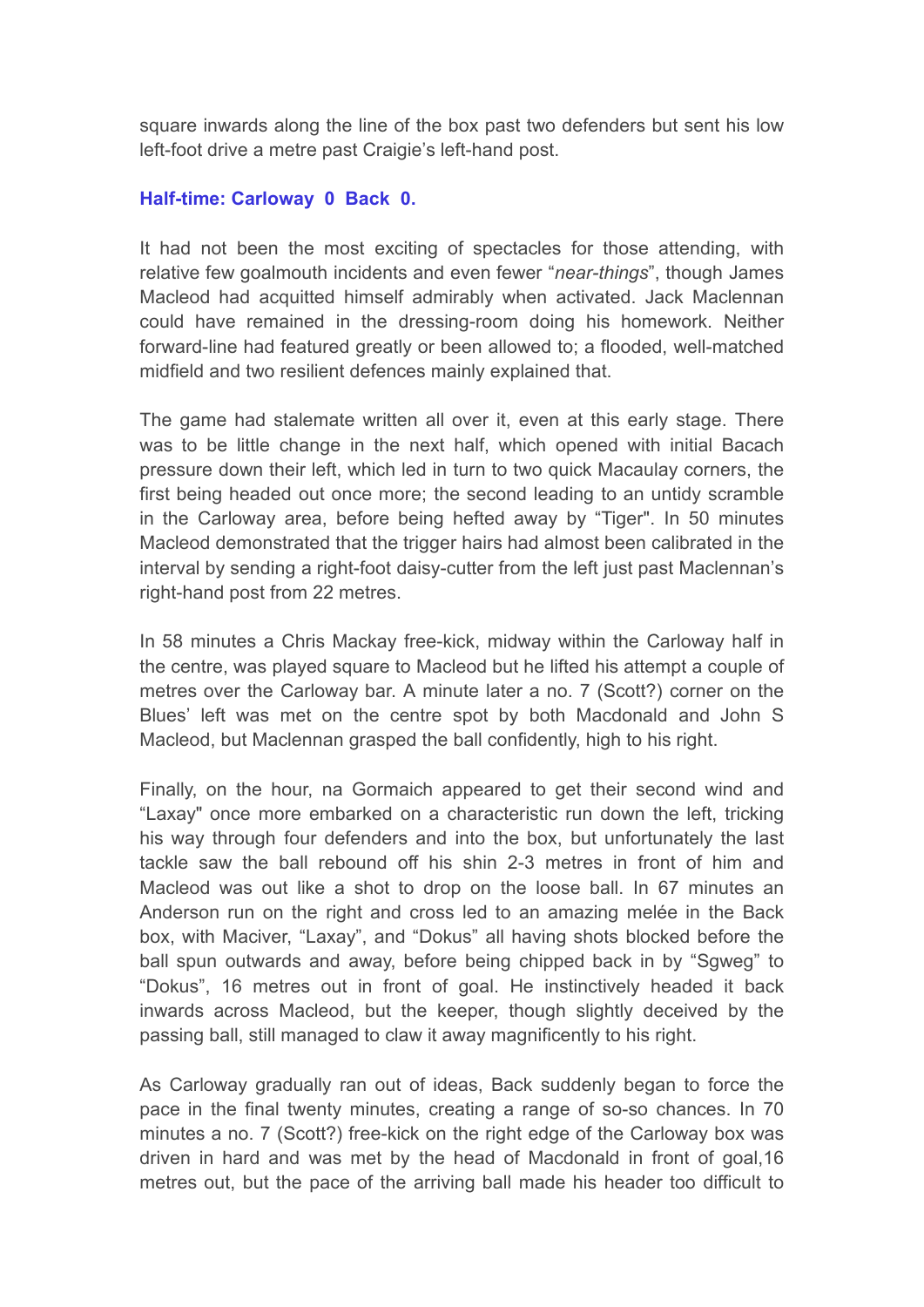direct and his attempt whizzed metres wide of Maclennan's right-hand post. Two minutes later super-sub., Murray Macleod, tricked his way down the Back left to 16 metres from the bye-line before sending across a square low cross to his namesake on the edge of the box, but the midfielder didn't connect cleanly and his shot trundled straight to Maclennan.

Moments later, a misunderstanding between Mackay and Macleod just inside the Blues' half led to a Macdonald break towards the right of the Blues' box, before he slipped the ball inwards to his left, but Maclennan was alert and pulled off a first-rate save to his left with his fingertips from John S Macleod right-foot sweep from 18 metres.

In 81 minutes an almighty clearance forward from deep in the Bacach half was caught by the Carloway right corner flag by the chasing Domhnall Barden; he immediately supplied Murray Macleod, arriving in the near corner of the box, but his snap left-footer curled two metres wide of Maclennan's lefthand post.

The final opportunity arrived one minute into added-on time when Chris Macleod broke through the centre, then sent the perfect diagonal between "Tiger" and Mackay for Murray Macleod to break down the left, then send in a square cross for John S Macleod in the centre, but his hurried shot from 14 metres went straight up.

## **Full-time: Carloway 0 (0) Back 0 (0)**

The game fell into what is rapidly becoming a pattern for na Gormaich: strong, committed individual performances, based around a rock-solid defensive trio, and a midfield which combines the industriousness and imagination of "Sqweg", Miller, and Anderson; the roving creativity of "Dokus"; and spread and pace from "Barra" and "Laxay". Unfortunately, Chris Macleod, "Nuck", and Mackay operated at this same level, and this was to create a crowded stalemate in the middle, while Macdonald and No. 7 (Scott?) proved more of a handful than expected for "Laxay" and "Barra", forcing them back to block/defend more than desired, and consequently allowing them only the occasional opportunity to drag the Bacach back-line wide and thin for Ross Maciver to exploit.

Also, the desire, or necessity, for "Dokus" to lie deep meant that when the killer ball did come forward, from Miller, Anderson, "Sqweg", or Mackay, more often than not "Dokus" was in a *trequartista* position and this left a lone, inexperienced striker to chase the pass among a sea of defenders, with limited success. Balls to feet were rare for him, therefore most Carloway chances came from range, apart from the early opportunity for Anderson. A